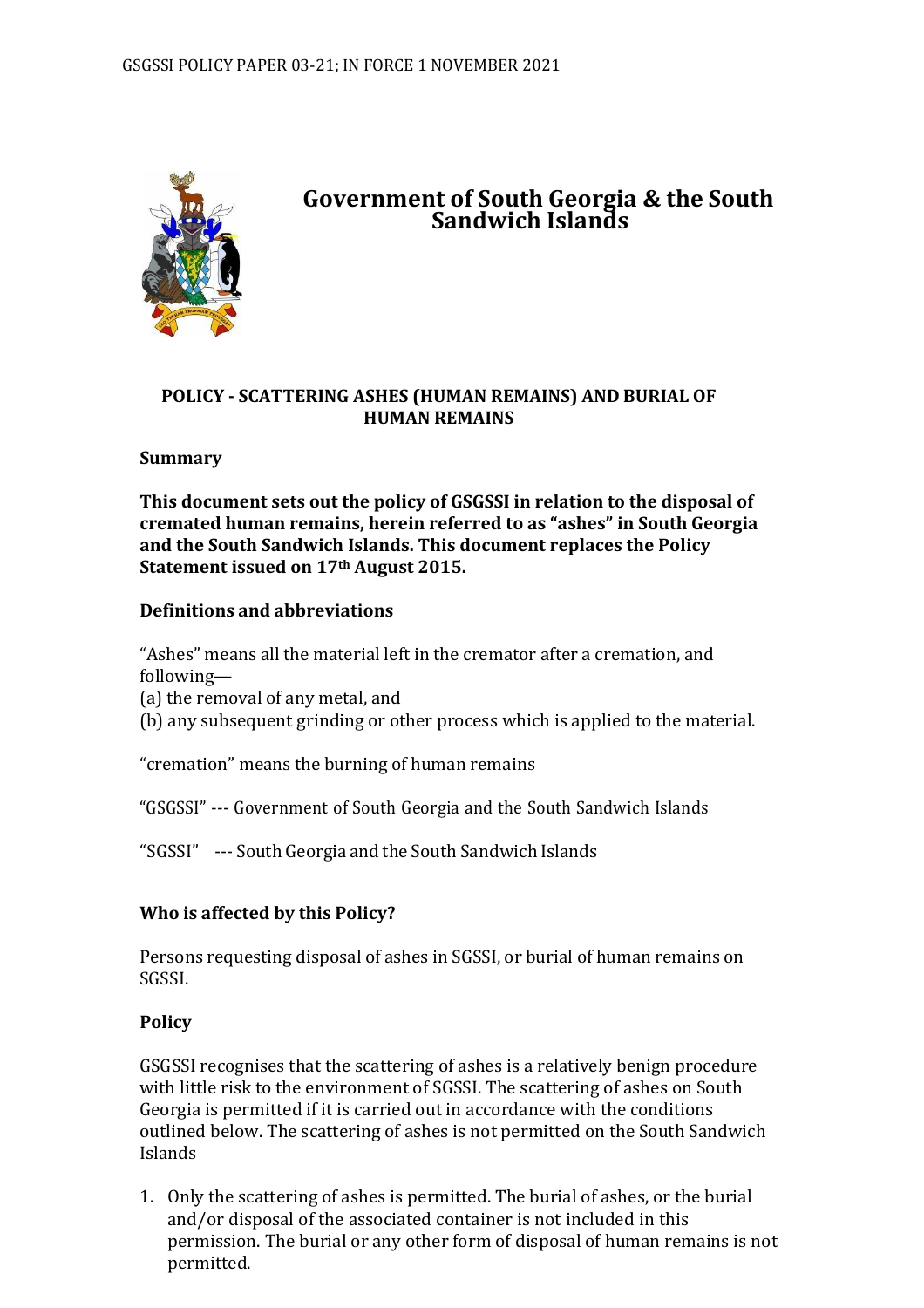- 2. The ashes must be free of all organic matter, metals, or any other material not present as a consequence of the cremation process. They must be carried in a biodegradable container. GSGSSI reserve the right to inspect any container.
- 3. The ashes must be placed on the ground or cast into the air. No digging or raking of the ashes into the ground is permitted.
- 4. At least 60 days prior to the scattering of ashes, GSGSSI require notification from the person intending to scatter the ashes, details of the person whose ashes are being scattered and the location on South Georgia where the ashes are intended to be scattered.
- 5. The scattering of ashes will not be permitted in any area where such activity may cause disturbance to protected wildlife. GSGSSI willnotify the person responsible for scattering the ashes of any such restrictions and propose an alternative location.
- 6. The person scattering the ashes must have the appropriate authority to enter SGSSI under the relevant Immigration Ordinance. The scattering of ashes does not carry with it automatic permission for relatives or friends or associated persons to accompany the ashes or remains and visit SGSSI, or to make subsequent visits relating to the original event.
- 7. No plaque, memorial, planting or any other installation will be permitted without a separate permit. GSGSSI retains the right to dispose of any such article erected, planted, or placed without permission. A book of Remembrance is kept in the church at Grytviken. In this book a record can be made of the scattering of the deceased's ashes, any connection with SGSSI, and any tributes from friends and family.
- 8. GSGSSI shall not be liable for any costs, or transportation associated with the scattering of ashes.
- 9. Exceptions to this policy may be permitted, where exceptional circumstances apply, by the Commissioner for SGSSI. The Commissioner may apply any reasonable conditions to such a permission. Such applications for exceptions may be liable for a fee to cover administration costs.

### **Procedures**

Notification of the intention to scatter ashes shall be made in writing or by email to: The Chief Executive Officer of South Georgia and the South Sandwich Islands, Government House, Stanley, Falkland Islands, FIQQ 1ZZ (admin@gov.gs). Applications for exceptions to this policy should be sent to the same address.

All notifications shall include details of the deceased, and their association with South Georgia and the South Sandwich Islands, the proposed means, date andlocation of disposal, and any other relevant matters.